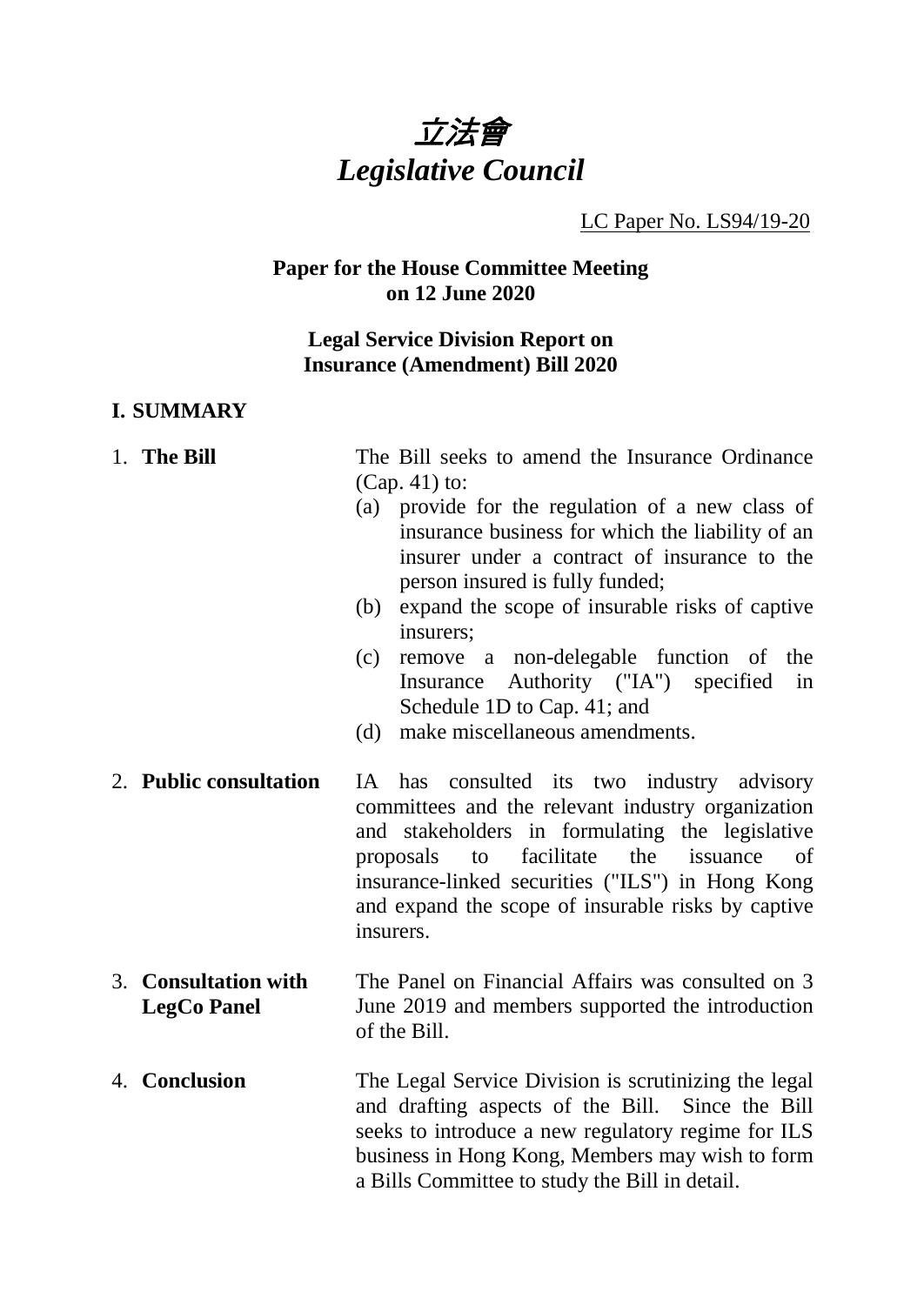# **II. REPORT**

The date of First Reading of the Bill is 10 June 2020. Members may refer to the Legislative Council ("LegCo") Brief (File Ref.: INS/2/3/2C) issued by the Financial Services and the Treasury Bureau on 18 March 2020 for further details.

## **Object of the Bill**

2. The Bill seeks to amend the Insurance Ordinance (Cap. 41) to:

- (a) provide for the regulation of a new class of insurance business for which the liability of an insurer under a contract of insurance to the person insured is fully funded;
- (b) expand the scope of insurable risks of captive insurers;
- (c) remove a non-delegable function of the Insurance Authority ("IA") specified in Schedule 1D to Cap. 41; and
- (d) make miscellaneous amendments.

# **Background**

3. According to paragraphs 2 and 6 of the LegCo Brief, insurance-linked securities ("ILS") are risk management tools that enable an insurer or a reinsurer to transfer insurance risks to the capital markets through securitization. The core feature of ILS business is that it is fully funded, which means the assets held at all times are no less than prospective liabilities under the reinsurance or risk transfer contract by which it acquires insurance risk.

4. At present, a company which seeks to carry on any class or classes of insurance business specified in Schedule 1 to Cap. 41 requires authorization by IA under Cap. 41. According to paragraph 7 of the LegCo Brief, ILS business falls within the regulatory ambit of Cap. 41. However, the purpose and nature of ILS business is essentially the transfer of risks to the capital markets, making it totally different from the conventional class or classes of insurance business specified in Schedule 1 to Cap. 41. According to paragraph 3 of the LegCo Brief, the operation of ILS involves the setting up by an insurer or reinsurer of a dedicated special purpose vehicle ("SPV") to which its insurance risk may be transferred through a reinsurance or risk transfer contract. The SPV then issues financial instruments to investors to raise capital to finance the full amount of the risk assumed by it under the reinsurance or risk transfer contract. In that regard, the Chief Executive and the Financial Secretary announced in the 2018 Policy Address and the 2019-2020 Budget  $Speech<sup>1</sup>$  $Speech<sup>1</sup>$  $Speech<sup>1</sup>$  respectively that the Government would make relevant legislative

<span id="page-1-0"></span> <sup>1</sup> Paragraph 118 of the 2018 Policy Address and paragraph 57 of the 2019-2020 Budget Speech.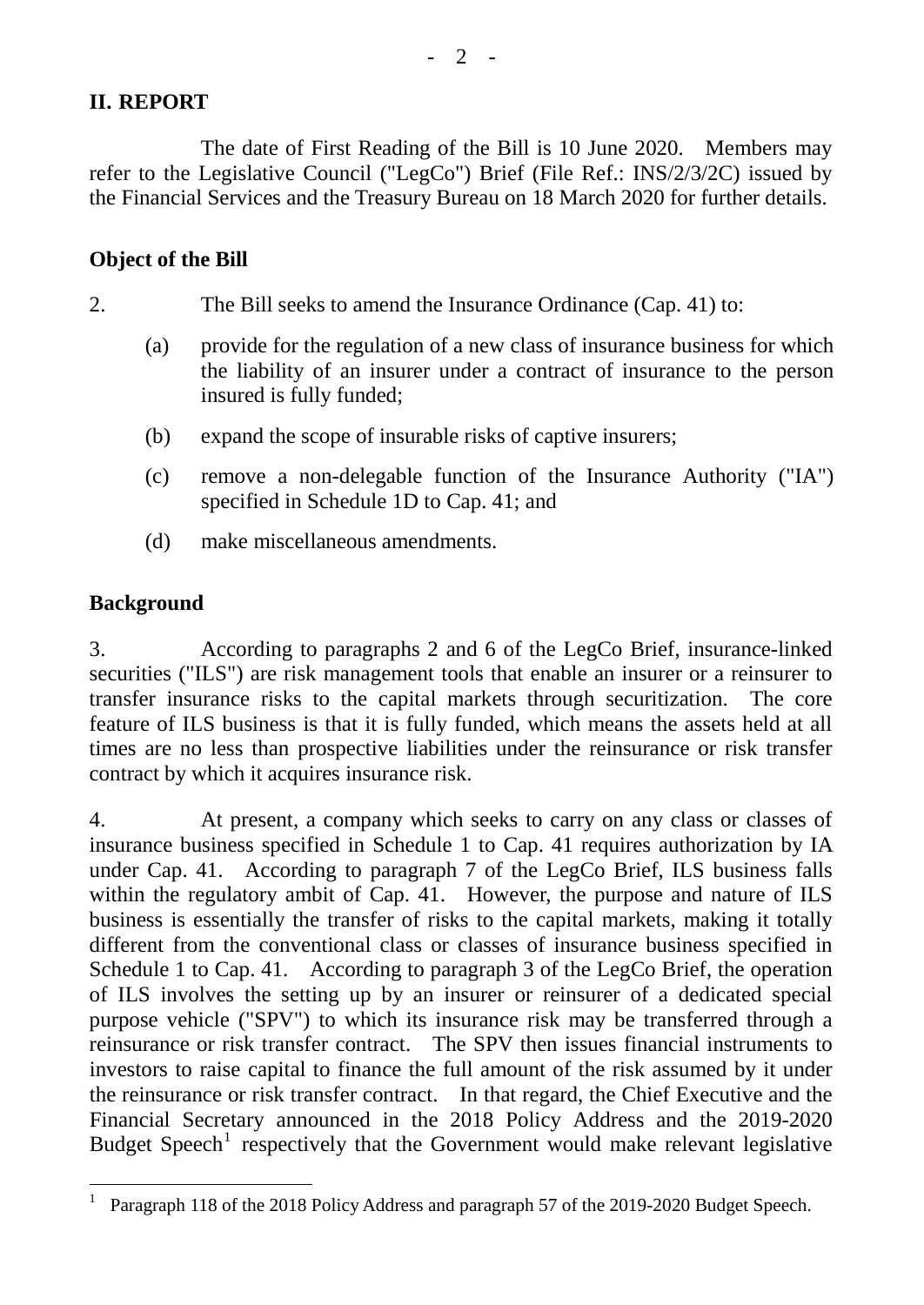amendments to allow for the formation of SPV companies for issuing ILS in Hong Kong with a view to enriching the risk management tools available in the Hong Kong financial market.

# **Provisions of the Bill**

5. The main purpose of the Bill is to amend Cap. 41 to add a new class of insurance business, namely, special purpose business, under Cap. 41 for the purpose of acquiring insurance risk from another insurer or reinsurer under a reinsurance or risk transfer contract and then issuing ILS to institutional investors to collateralize the risk acquired, and to provide for a new regulatory regime for ILS business. The major provisions of the Bill are set out in the ensuing paragraphs.

Proposed definition of "special purpose business"

- 6. Under the proposed section 2(1) of Cap. 41:
	- (a) "special purpose business" means insurance business of effecting and carrying out contracts of insurance that are fully funded through insurance securitization; and
	- (b) "insurance securitization", in relation to an insurer, means any debt or other financing arrangement entered into by the insurer with an investor, under which repayment or return to the investor is linked to a contract of insurance effected and carried out by the insurer.

Proposed regulatory regime for ILS business

7. Clause 8 of the Bill seeks to add new sections 8A, 8B and 8C to Cap. 41 to empower IA to regulate ILS business.

8. Under the proposed new section 8A of Cap. 41, IA would be empowered to authorize a company to carry on special purpose business if certain requirements are met. These requirements include the appointment by the company of two or more directors and an administrator (as a controller of the company) all of whom appear to IA to be fit and proper persons to hold the positions, the company's compliance with the relevant financial requirements prescribed by rules made by IA under Cap. 41, and the intention of the company to carry on special purpose business only but not any other class of insurance business. Under the proposed section 6 of Cap. 41, a person would commit an offence if he carries on special purpose business without IA's authorization under Cap. 41.

9. The proposed new section 8B specifies the form in which an insurer authorized under the proposed section 8A to carry on special purpose business only ("special purpose insurer") would submit information to IA under Cap. 41.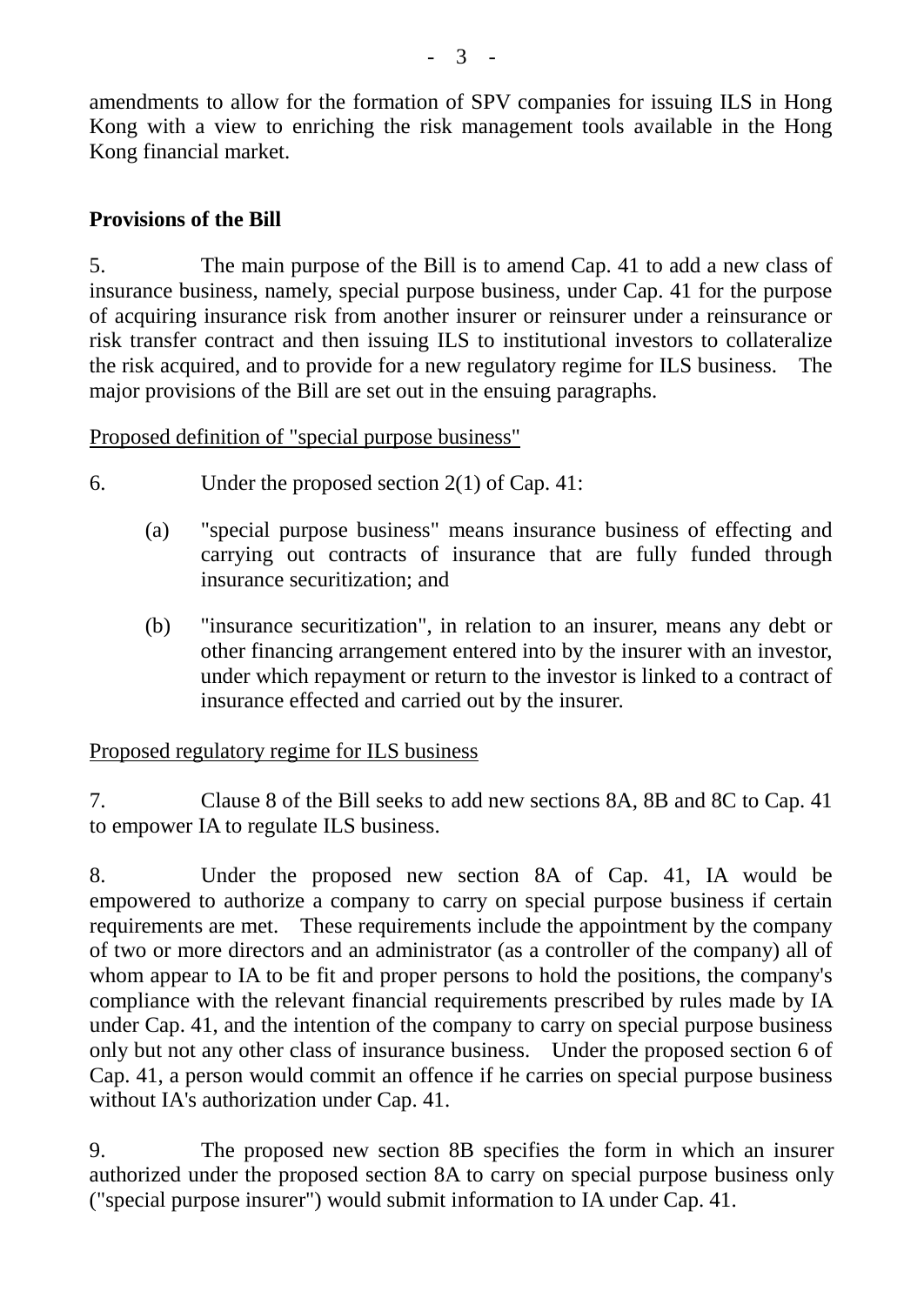10. The proposed new section 8C seeks to empower IA to modify or vary any requirement on, among others, submission of financial information to IA or deposit of financial documents with the Registrar of Companies under certain provisions of Cap. 41 in relation to a special purpose insurer.

11. Part V of Cap. 41 confers certain powers of intervention on IA in relation to an authorized insurer. These include the powers to impose requirements relating to investments and maintenance of assets in Hong Kong. Section 26 of Cap. 41 sets out various grounds on which these powers of intervention are exercisable by IA. Clause 15 of the Bill seeks to amend section  $26(1)(e)$  of Cap. 41 to provide a new ground on which IA's powers would be exercisable, i.e. where there exists a ground on which IA would be prohibited by the proposed new section 8A(2) from authorizing a company to carry on special purpose business.

12. Under the proposed new section 129A, as added by clause 20 of the Bill, IA would be empowered to make rules to:

- (a) prohibit any sale of, or the making of any offer to sell, ILS to any person other than an investor falling within a type prescribed in the rules;
- (b) prohibit any sale of, or the making of any offer to sell, ILS at any amount lower than that prescribed in the rules; and
- (c) prescribe offences for contravention of the rules, punishable by a fine or imprisonment or both. Under the proposed new section 129A(3) of Cap. 41, the maximum penalty that may be prescribed under the rules is: (i) a fine of \$200,000 and imprisonment for two years for conviction on indictment; and (ii) a fine at level 6 (\$100,000) and imprisonment for six months on summary conviction.

## Proposed amendments relating to captive insurers

13. Under section 2(7)(a) of Cap. 41, "captive insurer" means a company ("relevant company") which is authorized to carry on business which is restricted to the insurance and reinsurance of risks of the companies within the same grouping of companies to which the relevant company belongs. The Bill seeks to amend the meaning of captive insurer in section 2(7) of Cap. 41 in order to widen the scope of insurable risks of a captive insurer by including the following risks:

(a) risks of the bodies corporate within the relevant company's corporate group (which is made up of a relevant company and one or more specific members (e.g. a body corporate that belongs to the group of companies of the relevant company or is a subsidiary of the holding company of the relevant company ("first tier member"), or a body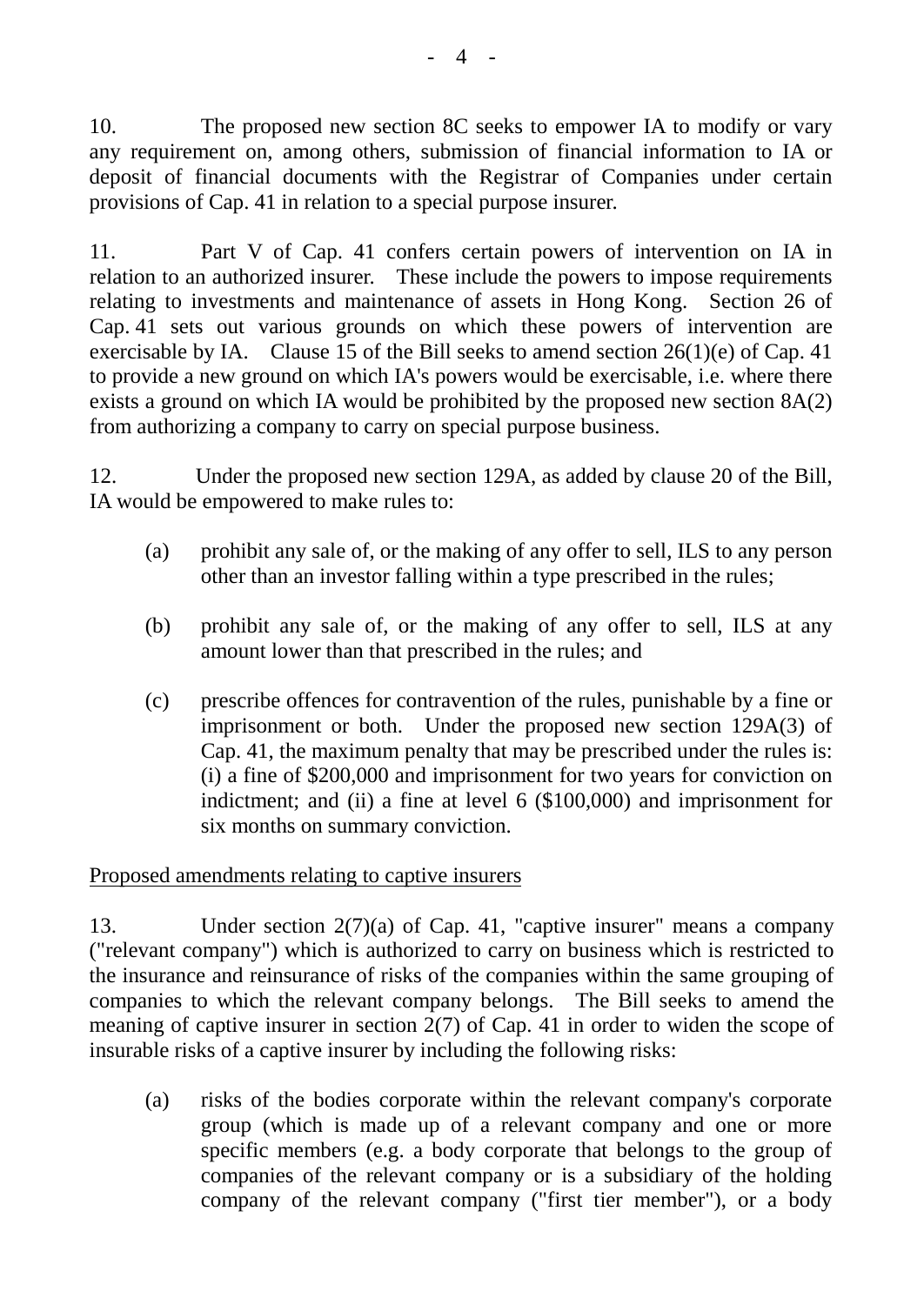corporate which the relevant company or a first tier member has the control of certain percentage of voting rights or holding of the issued share capital)) to which the relevant company belongs;

- (b) the proportional share of risks of another body corporate to which the relevant company, or a first tier member in the relevant company's corporate group, is exposed directly through controlling (in terms of the percentage in directorship appointment, voting rights in general meetings or holding of the issued share capital) the other body corporate; and
- (c) any other risks of which the relevant company, or a first tier member in the relevant company's corporate group, has control, oversight or management or is otherwise sufficiently connected.

According to paragraph 16 of the LegCo Brief, the amendments to section 2(7) of Cap. 41 are proposed in light of the comments from the insurance industry that the existing scope of insurable risks by captive insurers is too restrictive and not conducive to effective global risk management strategy when multinational insurance companies expand further globally.

# Removal of a non-delegable function of IA

14. Clause 25 of the Bill seeks to amend Schedule 1D to Cap. 41 by removing the function of publishing or otherwise making available materials relating to the performance by IA of any of its functions from the list of non-delegable functions of IA so that IA would be allowed to delegate to its employees such function. According to paragraph 18 and footnote 8 of the LegCo Brief, the function to publish or otherwise make available materials relating to the performance by IA of any of its functions is of technical nature which should be made delegable to its employees so as to improve IA's operational efficiency.

## Miscellaneous amendments

15. Clauses 26 to 32 of the Bill seek to make textual amendments to certain provisions of Cap. 41.

# **Commencement**

16. The Bill, if passed, would come into operation on a day to be appointed by the Secretary for Financial Services and the Treasury by notice published in the Gazette.